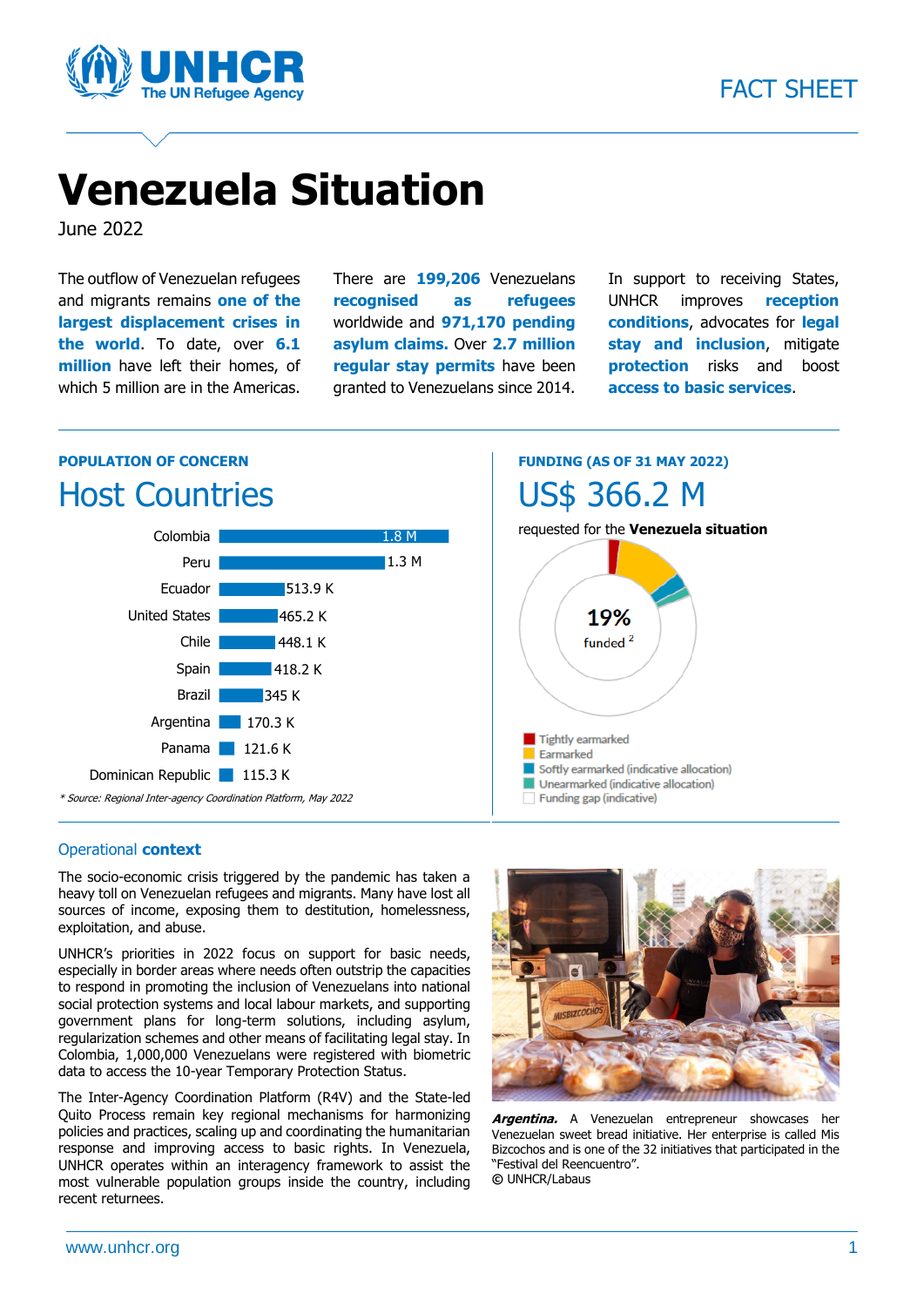

### Working with **partners**

The **[Regional Inter-Agency Coordination Platform](https://www.r4v.info/)** (R4V) was established on 12 April 2018, in response to a request to UNHCR and IOM by the UN Secretary-General to lead and coordinate the response to refugees and migrants from Venezuela. The Platform aims to address the protection, assistance and integration needs of refugees and migrants from Venezuela in affected Latin American and Caribbean States. In this context, 192 organizations have joined forces to establish the **2022 [Regional Response Plan for Refugees and Migrants](https://www.r4v.info/en/document/rmrp-2022)** (RMRP), which serves as a strategic and operational blueprint, a coordination template, and a funding mechanism. Within the R4V Platform, UNHCR co-leads the Protection, Shelter and Human Transportation Sector, as well as the Support Spaces working group. Finally, since 2019, UNHCR works within the framework of the **[Humanitarian](https://hum-insight.info/plan/1097)  [Response Plan](https://hum-insight.info/plan/1097)** (HRP) for people who spontaneously returned to Venezuela, IDPs, persons at risk of displacement, refugees, asylum-seekers, and persons at risk of statelessness who require humanitarian assistance and protection safeguards.

# Priorities **in 2022**

In close collaboration with host governments, partner organizations, civil society, faith-based organizations, and UN Agencies, UNHCR is undertaking the following activities:

Protect **Safe and dignified reception conditions:** UNHCR stepped up its presence in border areas across the region to improve reception conditions and respond to the basic needs of refugees and migrants from Venezuela, including those in a street situation; provide legal aid and counselling on access to asylum and other forms of legal stay; assist relevant authorities to develop an effective coordination and prepare local response and contingency plans, and provide support for the internal relocation of those who would like to be reunited with their families or may access job opportunities elsewhere. **Support government registration, protection monitoring and regularization schemes:**  UNHCR works in close partnership with governments across the region to strengthen registration systems in shelters, screening centres and domestic asylum systems. An analysis of the data collected from all countries hosting Venezuelans allows for enhanced protection monitoring, as well as effective advocacy for long-term solutions that will promote socio-economic inclusion. UNHCR supports the countries hosting Venezuelan refugees and migrants, including Colombia, Dominican Republic and now Ecuador, with the implementation of regularization schemes by providing technical support and sharing information with Venezuelan refugees and migrants. Assist **Providing access to shelter and settlement:** UNHCR country operations continue supporting access to temporary collective shelters through infrastructure works and shelter management capacity building, with a focus on consolidating a regional response emergency accommodation network. Access to individual shelters through rental programming has been strengthened while settlement and community infrastructure interventions have been prioritized in hosting territories. **Direct humanitarian assistance to meet basic needs:** Venezuelan refugees and migrants are still facing pandemic-related border restrictions, which creates heightened risks as they enter countries irregularly to seek protection and assistance. Host communities are also dealing with the negative impacts of the pandemic and the more recent impact of other humanitarian crises, including increased unemployment and inflation rates and stagnant economies, reducing the options of livelihoods opportunities. UNHCR has seen an increase in the number of 'settled' Venezuelans unable to meet their survival (basic) needs, as well as an increasing number of requests for assistance. UNHCR uses unconditional cash transfers to help POC temporarily meet their needs, providing assistance for rent, food and utilities. UNHCR gives cash so that Venezuelans can become contributing members of the local economy, by purchasing their goods in neighbourhood markets and paying rent to local landlords. In 2021, UNHCR delivered cash assistance to over 180,000 Venezuelans across Latin America and the Caribbean. Empower **Campaigns against xenophobia:** In an effort to curb growing xenophobia and discrimination against Venezuelans and promote solidarity in the host communities, the Regional R4V Platform launched a digital campaign **[Acortemos Distancias](https://eur02.safelinks.protection.outlook.com/?url=https%3A%2F%2Facortemosdistancias.org%2F&data=04%7C01%7CSARRADO%40unhcr.org%7Ce0c4aef46e9e402a52c808d8b984c462%7Ce5c37981666441348a0c6543d2af80be%7C0%7C0%7C637463328191281438%7CUnknown%7CTWFpbGZsb3d8eyJWIjoiMC4wLjAwMDAiLCJQIjoiV2luMzIiLCJBTiI6Ik1haWwiLCJXVCI6Mn0%3D%7C1000&sdata=iaqGKuC9Xc9NOcjagZpgRScqGG6uj6zsaFovXZAbQeA%3D&reserved=0)** in August 2020. The campaign reached over 18 million internet users across the region, using social media to generate positive dialogue. Inter-Agency national initiatives accompany these efforts in Panama [\(Somos lo Mismo\)](https://eur02.safelinks.protection.outlook.com/?url=http%3A%2F%2Fsomoslomismo.com%2F&data=04%7C01%7CSARRADO%40unhcr.org%7Ce0c4aef46e9e402a52c808d8b984c462%7Ce5c37981666441348a0c6543d2af80be%7C0%7C0%7C637463328191261452%7CUnknown%7CTWFpbGZsb3d8eyJWIjoiMC4wLjAwMDAiLCJQIjoiV2luMzIiLCJBTiI6Ik1haWwiLCJXVCI6Mn0%3D%7C1000&sdata=FkbKH%2FeiM6LxqwlAGEQ49dTV1DonbZj%2F2gDSiHkCcuo%3D&reserved=0), Peru [\(Tu Causa](https://eur02.safelinks.protection.outlook.com/?url=https%3A%2F%2Ftucausaesmicausa.pe%2F&data=04%7C01%7CSARRADO%40unhcr.org%7Ce0c4aef46e9e402a52c808d8b984c462%7Ce5c37981666441348a0c6543d2af80be%7C0%7C0%7C637463328191271442%7CUnknown%7CTWFpbGZsb3d8eyJWIjoiMC4wLjAwMDAiLCJQIjoiV2luMzIiLCJBTiI6Ik1haWwiLCJXVCI6Mn0%3D%7C1000&sdata=lqNiqCUjUKbtFVILR0nG86yMTXExbf1A5z8Q%2F%2BmhweQ%3D&reserved=0)  [Es Mi Causa\)](https://eur02.safelinks.protection.outlook.com/?url=https%3A%2F%2Ftucausaesmicausa.pe%2F&data=04%7C01%7CSARRADO%40unhcr.org%7Ce0c4aef46e9e402a52c808d8b984c462%7Ce5c37981666441348a0c6543d2af80be%7C0%7C0%7C637463328191271442%7CUnknown%7CTWFpbGZsb3d8eyJWIjoiMC4wLjAwMDAiLCJQIjoiV2luMzIiLCJBTiI6Ik1haWwiLCJXVCI6Mn0%3D%7C1000&sdata=lqNiqCUjUKbtFVILR0nG86yMTXExbf1A5z8Q%2F%2BmhweQ%3D&reserved=0), Colombia [\(Somos Panas Colombia](https://eur02.safelinks.protection.outlook.com/?url=https%3A%2F%2Fsomospanascolombia.com%2F&data=04%7C01%7CSARRADO%40unhcr.org%7Ce0c4aef46e9e402a52c808d8b984c462%7Ce5c37981666441348a0c6543d2af80be%7C0%7C0%7C637463328191271442%7CUnknown%7CTWFpbGZsb3d8eyJWIjoiMC4wLjAwMDAiLCJQIjoiV2luMzIiLCJBTiI6Ik1haWwiLCJXVCI6Mn0%3D%7C1000&sdata=COikq6SeN4Rbh%2FC%2BDZmAMxN5cswD%2FbIomm26CVjfbhk%3D&reserved=0) and Juntos más Grandes), Ecuador (Humano), Dominican Republic (Gracias Dominicana).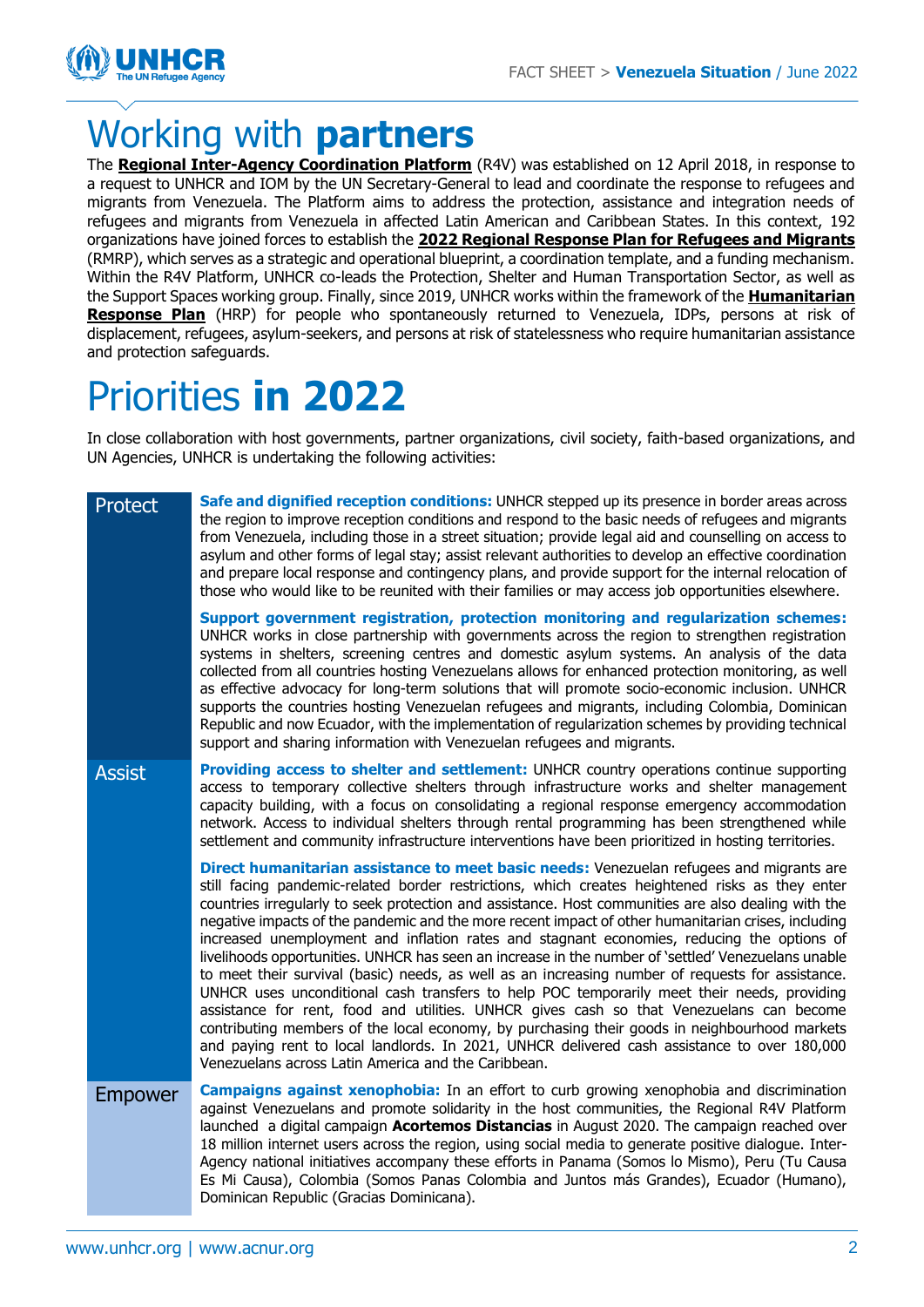

|              | <b>Protection interventions in main hosting areas:</b>                                                                                                                                                                                                                                                                                                                                                                                                                                                                                                                                                                                                                                                                                                                                                                                                                                                   |
|--------------|----------------------------------------------------------------------------------------------------------------------------------------------------------------------------------------------------------------------------------------------------------------------------------------------------------------------------------------------------------------------------------------------------------------------------------------------------------------------------------------------------------------------------------------------------------------------------------------------------------------------------------------------------------------------------------------------------------------------------------------------------------------------------------------------------------------------------------------------------------------------------------------------------------|
|              | Main protection risks faced by Venezuelans include Gender-Based Violence (GBV), human trafficking<br>and smuggling, discrimination and xenophobia, inability to access documentation, regularization and<br>asylum systems, and lack of access to basic services, each of which significantly exacerbated by the                                                                                                                                                                                                                                                                                                                                                                                                                                                                                                                                                                                         |
|              | COVID-19 pandemic. The Regional Safe Spaces Network provides specialized services to GBV                                                                                                                                                                                                                                                                                                                                                                                                                                                                                                                                                                                                                                                                                                                                                                                                                 |
|              | survivors and children at risk inside Venezuela and in host countries. UNHCR, as regional co-lead of<br>the R4V platform, implements the regional Support Spaces Network through which services are                                                                                                                                                                                                                                                                                                                                                                                                                                                                                                                                                                                                                                                                                                      |
|              | provided in hosting countries. The Regional Protection Sector of the R4V Platform, co-led by                                                                                                                                                                                                                                                                                                                                                                                                                                                                                                                                                                                                                                                                                                                                                                                                             |
|              | UNHCR, focuses on regularization and legal stay arrangements for Venezuelans, access to national                                                                                                                                                                                                                                                                                                                                                                                                                                                                                                                                                                                                                                                                                                                                                                                                         |
|              | protection systems and improved protection response to disproportionately affected population<br>groups. As part of its community-based protection strategy, UNHCR works with outreach volunteers                                                                                                                                                                                                                                                                                                                                                                                                                                                                                                                                                                                                                                                                                                        |
|              | to improve the protection environment and ensure two-way communication and accountability.                                                                                                                                                                                                                                                                                                                                                                                                                                                                                                                                                                                                                                                                                                                                                                                                               |
|              | Information materials on the prevention and mitigation of GBV, Sexual Exploitation and Abuse (SEA),<br>among others, have been developed and disseminated through different communication channels.                                                                                                                                                                                                                                                                                                                                                                                                                                                                                                                                                                                                                                                                                                      |
|              |                                                                                                                                                                                                                                                                                                                                                                                                                                                                                                                                                                                                                                                                                                                                                                                                                                                                                                          |
| <b>Solve</b> | Livelihoods and economic inclusion: Despite efforts made by host communities and<br>governments, Venezuelans face increasing challenges related to unemployment and poverty. The<br>impact of the pandemic has further aggravated this situation. UNHCR is strengthening ties with the<br>private sector through initiatives like Empresas com Refugiados in Brazil and Ecuador, Talento<br>sin Fronteras in Panama and Living the Integration in Costa Rica focusing on employability and<br>entrepreneurial skills of Venezuelans while sensitizing and informing private sector actors. In October<br>2021 UNHCR signed a regional agreement with ManpowerGroup (a global leader in workforce<br>solutions) to facilitate new ways of working together that support PoC aspirations to find formal<br>work. Through the Inter-Agency project Inclusive Cities UNHCR, IOM and UN-Habitat are fostering |
|              | local authorities' capacities of response and inclusive planning to reduce vulnerabilities of refugees                                                                                                                                                                                                                                                                                                                                                                                                                                                                                                                                                                                                                                                                                                                                                                                                   |
|              |                                                                                                                                                                                                                                                                                                                                                                                                                                                                                                                                                                                                                                                                                                                                                                                                                                                                                                          |
|              | and migrants from Venezuela. UNHCR is promoting financial inclusion of refugees' entrepreneurs by                                                                                                                                                                                                                                                                                                                                                                                                                                                                                                                                                                                                                                                                                                                                                                                                        |
|              | facilitating partnerships with financial institutions. In 2022, UNHCR signed an agreement with the<br>Inter-American Development Bank to address the forced displacement crisis and foster                                                                                                                                                                                                                                                                                                                                                                                                                                                                                                                                                                                                                                                                                                               |

#### Climate change

UNHCR and R4V partners take environmental considerations and climate action into account: According to the self-assessment exercise of RMRP 2022, more than half of all partners submitting projects have at least partially considered the inclusion of environmental factors into the design of their intervention; an additional quarter declared to intend to carry out environmental assessments before starting implementation. This is also in response to requests from donors, which increasingly include environmental and climate safeguards for funding.

For some partners, especially those that have recently joined the RMRP, environmental mainstreaming and climate action are still a new approach. Therefore, awareness of their importance and potential is being raised. Few, mostly international organizations, have access to specialized in-house knowledge or can afford external expertise to proactively integrate environmental considerations into program planning. In most cases, partners must rely on available general information to incorporate environmental aspects. Therefore, strategic sectoral approaches at the country level and improved access to context-appropriate planning tools will be an important way to incorporate environmental mainstreaming and climate action into project cycle management.

## **Innovation**

UNHCR has been supporting operations in strengthening their digital engagement channels with refugees and migrants to underpin the delivery of UNHCR's protection mandate. As such, WhatsApp information lines have been established in Brazil, Chile, Ecuador, and implementation is ongoing in Peru, Honduras, Guatemala, Costa Rica, and El Salvador. In addition, through the Digital Inclusion Fund, the Innovation Service has been fostering new approaches to tackle digital challenges faced by refugees and migrants in the region.

In 2021, UNHCR worked together with indigenous communities in northern Colombia to design and implement a community network to facilitate access to information, communication with loved ones, access to ongoing regularization processes and educational resources, empowering individuals, and promoting Wayúu culture and traditions. Moreover, UNHCR explored leveraging existing community influencers online to strengthen UNHCR